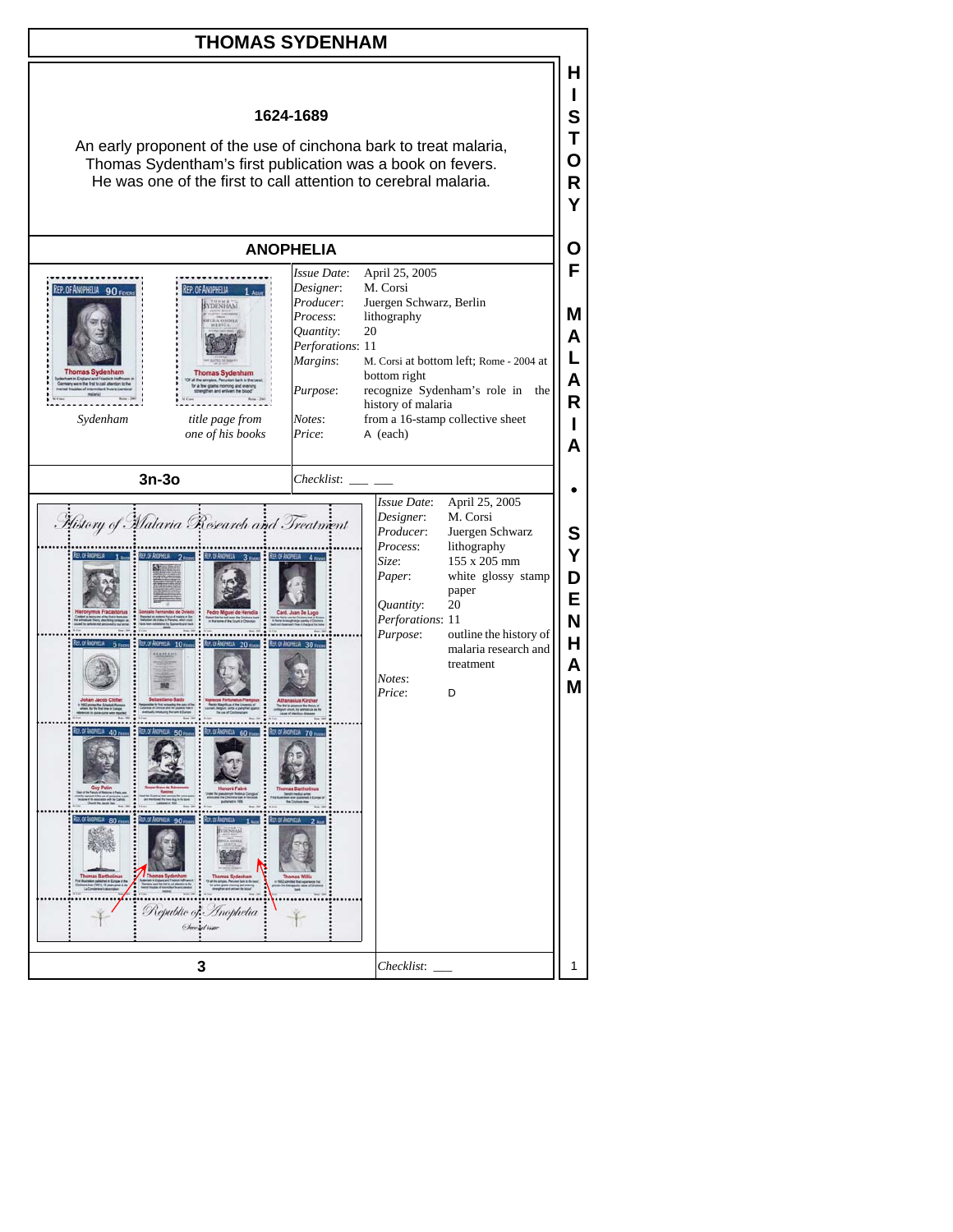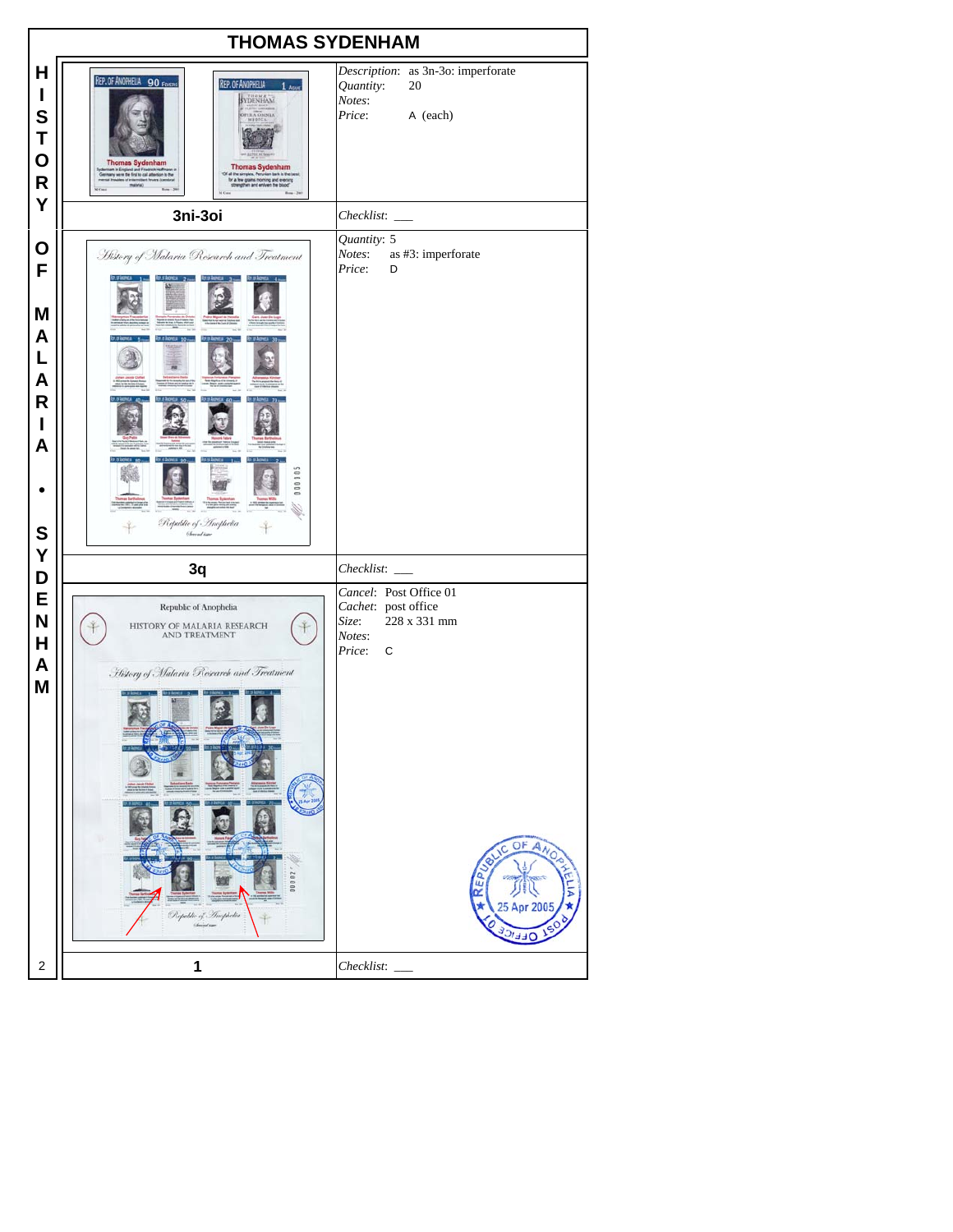| <b>THOMAS SYDENHAM</b>              |                                                                                                                             |                                                                                                       |                                                |
|-------------------------------------|-----------------------------------------------------------------------------------------------------------------------------|-------------------------------------------------------------------------------------------------------|------------------------------------------------|
| <b>EQUATORIAL GUINEA</b>            |                                                                                                                             |                                                                                                       | Н                                              |
| <b>REP. DE GUINEA ECUATORIA</b><br> | Issue Date:<br>Designer:<br>Producer:<br>Process:<br>Quantity:<br>Perforations:<br>Margins:<br>Purpose:<br>Notes:<br>Price: | lithography<br>recognize Sydenham's role in the history of<br>malaria<br>not an authorized issue<br>В | I<br>S<br>Τ<br>O<br>$\mathsf R$<br>Y<br>O<br>F |
| Sydenham<br>$\#$                    | Checklist:                                                                                                                  |                                                                                                       | Μ<br>A<br>L<br>A<br>R<br>I<br>A                |
|                                     |                                                                                                                             |                                                                                                       | S<br>Υ<br>D<br>E<br>N<br>Н<br>A<br>M           |
|                                     |                                                                                                                             |                                                                                                       | 3                                              |